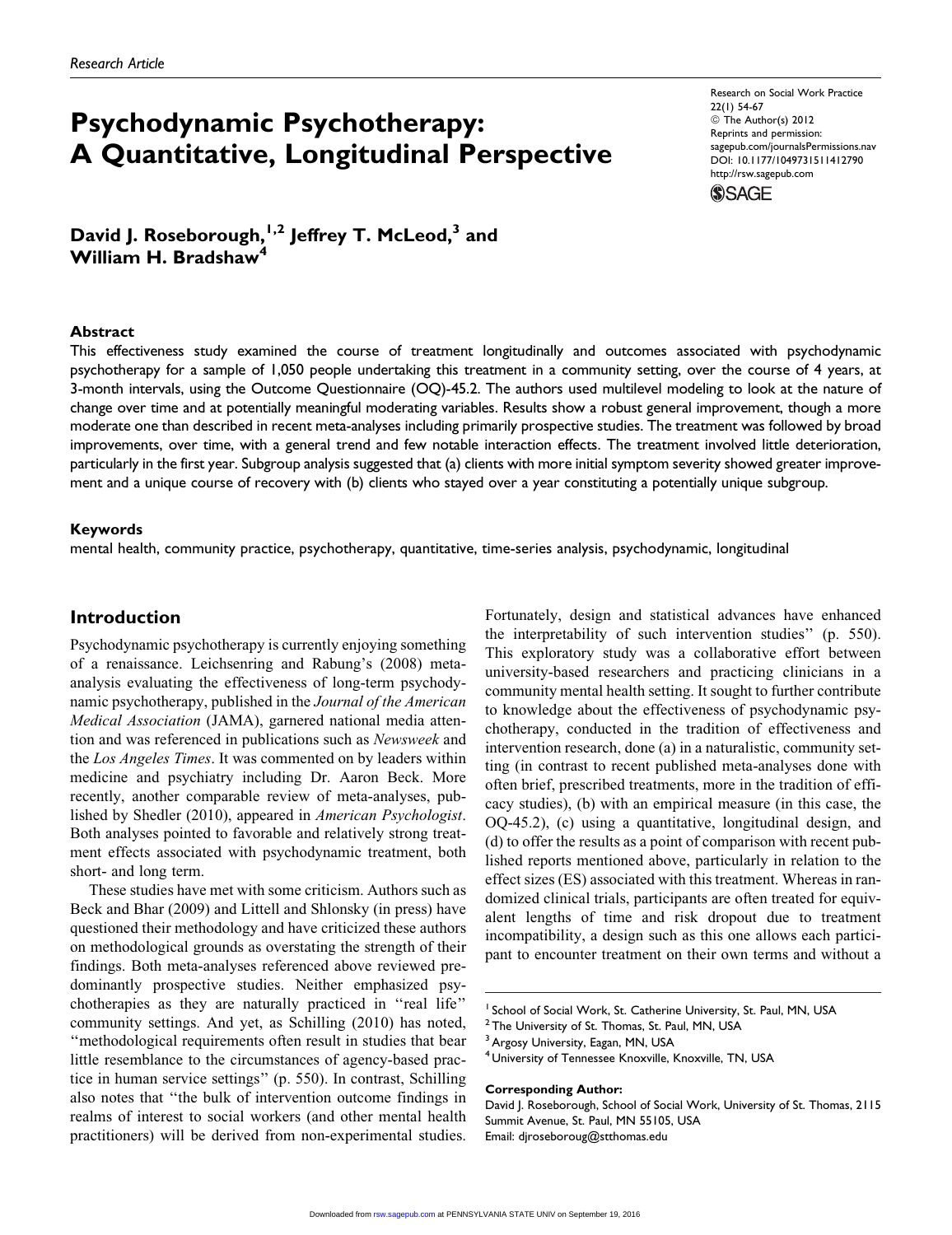predetermined length of treatment. This study also took advantage of repeated measures in order to get a clearer picture of the nature and effects of attrition over time.

## Literature Review

#### Some Preliminary Context

Calls for this sort of research have come not only from external audiences such as the National Institute of Mental Health and the American Psychological Association (APA, 1993), but from the psychoanalytic community as well. As early as 1993, stalwart psychoanalysts such as Kernberg called for an increased attention to research by the psychoanalytic community. Kernberg lamented what he described as ''its lack of interest in empirical research'' (p. 46) and called for more interdisciplinary scholarship. He wrote, ''too many psychoanalysts know too little about current psychoanalytic empirical research; the fertilizing effects of clinicians and researchers working jointly on research projects cannot be overestimated'' (p. 49). Kernberg (1993) and Nobel laureate Kandel have called for psychoanalysts to give a portion of their time to research (Rose, 2007). Another prominent analyst, Doidge, similarly spoke to the ways practitioners in the psychoanalytic community have benefited from research, while at the same time discounting its importance. He wrote, concisely, "we reject empirical outcome research" (1999, p. 674) as somehow superficial. While many in the psychodynamic community have argued that this dialogic practice (Fraser & Galinsky, 2010) seeks ''structural'' or character change that does not lend itself well to or is somehow beyond measure, Doidge offered a more research-friendly perspective writing ''just as analysts went from being 'id analysts' to 'ego analysis,' from starting at the depths to starting at the surface, so too must we be willing to do more work at the surface in our research.'' He noted the importance of beginning with even crude measures such as ''number of sessions, visits to the emergency room (and) incidents of selfharm, both before and after treatment" (pp. 675–676). This claim of dynamic therapy being difficult to measure has been made more recently as well, with a September, 2010 issue of the *Har*vard Mental Health Letter reporting ''randomized controlled studies are the ideal way to evaluate treatments in medicine, but psychodynamic therapy, with its individualized technique and complex aims, has not lent itself readily to this type of study. It is not surprising that it has taken longer for researchers to develop and validate rigorous methods for studying the treatment'' (p. 3).

#### Findings, to Date

While psychodynamic therapy is the first and oldest among the most established forms of psychotherapy, its evidence base has historically relied on case studies, patient narratives, and impressions from the analyst's perspective (i.e., Wallerstein's 42 Lives). More recent and better controlled quantitative studies have, however, pointed to its potential efficacy with a wide range of presenting problems (Leichsenring & Leibing, 2003; Milrod et al., 2007). A few recent systematic reviews and

meta-analyses here are particularly noteworthy. Leichsenring and Rabung's 2008 meta-analysis reviewed and summarized 23 studies of long-term psychodynamic psychotherapy (defined as therapies with over 50 sessions), included an overall sample size of 1,053 with a mean of 151 sessions (a median of 73), and used both manualized and nonmanualized treatments. This review found a large average ES of 1.8 in between-group comparisons. This study called for future studies to give greater attention to specific diagnoses and to comorbidity. It included only prospective designs.

Other reviews of long-term psychodynamic psychotherapy have pointed to its effectiveness as well. A more recent meta-analysis by de Maat, De Jonghe, Schoevers, and Dekker (2009) reported similar findings with an even larger sample. These authors conducted a systematic literature review including 27 studies ( $N = 5,063$ ) pertaining to long-term treatment (defined akin to Leichsenring & Rabung, 2008, as 50 or more sessions and one or more years) and found an average ES of .78 at termination and an even stronger ES (.94) at follow-up. In their review, psychoanalysis and psychodynamic therapies did differ in their overall effectiveness, with analysis yielding a stronger ES (1.18 at follow-up) than psychodynamic treatment. Symptom change was found to be more amenable to change than personality or character change, which reportedly took longer and changed less ( $ES = .76$ ). This study added attention to the question of whether randomized controlled trials versus effectiveness studies would yield different results, finding they did not in a statistically significant way.

Other authors have looked specifically at brief dynamic treatment. Shedler's (2010) review of brief dynamic therapy (40 or fewer sessions) pointed to ESs nearly as large as those found by Leichsenring and Rabung, but with a smaller number of sessions and also began to delineate some of the core features central to this treatment. Driessen et al. (2010) gave specific attention again in the form of a meta-analysis ( $N = 23$  studies, with a sample size of 1,365, spanning 40 years) looking specifically at the treatment of major depression. In keeping with both meta-analyses above, Driessen et al. (2010) found large ESs for within-group (change over time) estimates  $(ES = 1.34)$ , and smaller, but still robust ESs for major depression in betweengroup comparisons (.69 at posttest, finding short-term psychodynamic psychotherapy (STPP) superior to control conditions). While some treatments appeared superior at posttreatment, these differences were negligible at 3 months' follow-up. Interestingly, supportive and expressive treatments were found to be equally effective (p. 25). This review called for more attention to open-ended treatments and to subgroup analysis for potential treatment moderators. It also suggested that treatment gains appear to be maintained, finding a small, but statistically insignificant improvement after treatment, describing ''a very small and non-significant decrease in depression scores at follow up when compared to posttreatment" (p. 32).

These findings have not been without controversy. Cuijpers, van Straten, Bohlmeijer, Hollon, and Andersson (2010) conducted a meta-analysis and found that ESs for the psychotherapeutic treatment of depression, specifically, tend to be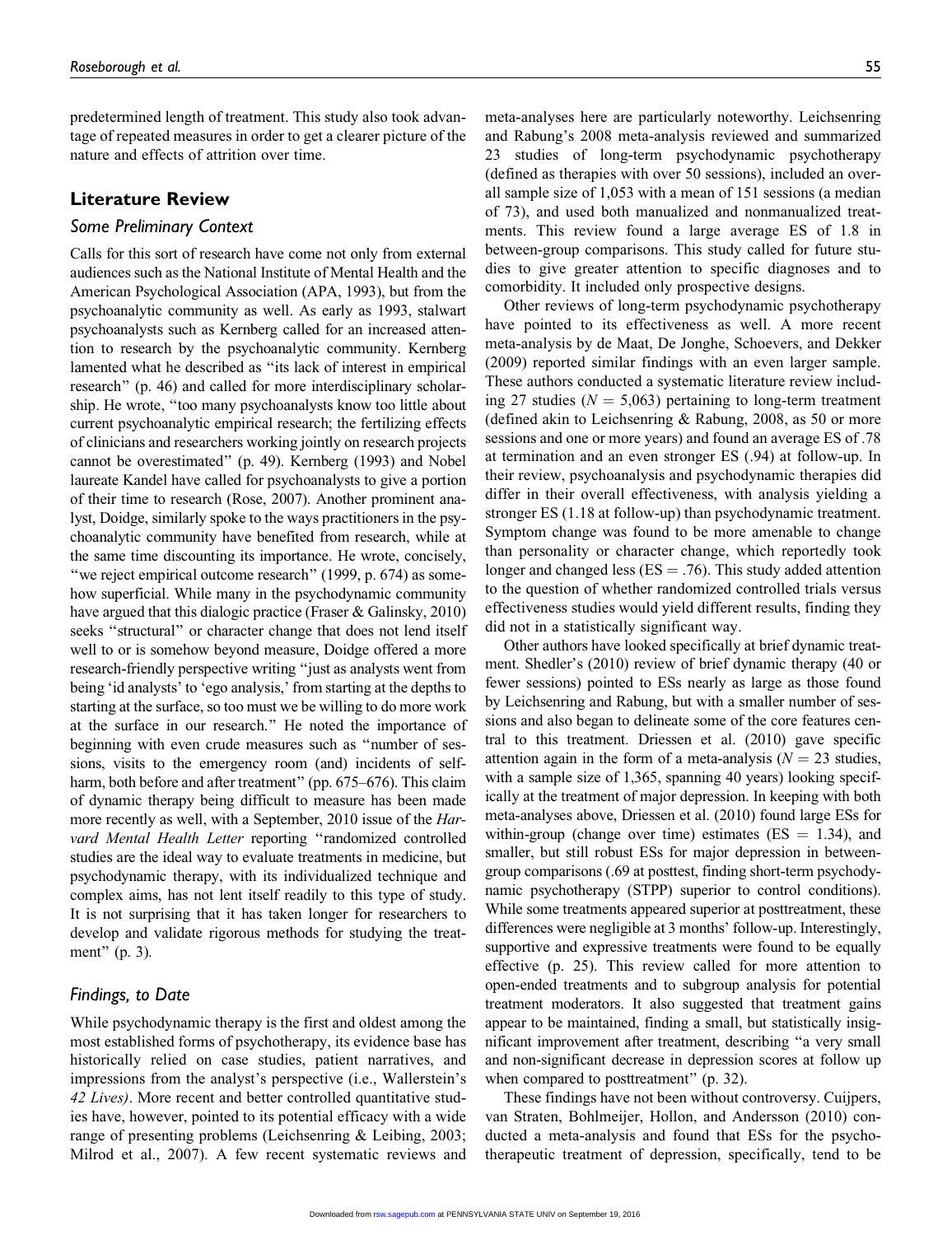overstated, and inferior to medication, regardless of theoretical approach. In relation to psychodynamic treatment, Beck and Bhar (2009) and Bhar et al. (2010) have criticized several of the methods associated with Leichsenring and Rabung's (2008) study, in particular, the age of many of the studies, the loose, heterogeneous nature of many of the comparison groups along with other methodological flaws, including what they deem the miscalculation of ESs and thus overstating the significance of their findings. Others such as Littell and Shlonsky (in press) have argued that the standards used to conduct and report results from their meta-analysis do not meet current, accepted conventions as outlined by assessment of multiple systematic reviews (AMSTAR). These available studies have similarly often neglected other emerging research standards such as an intent to treat analysis, a posttreatment assessment of diagnosis, and attention to the nature of attrition.

While studies such as those referenced above have begun to give attention to moderating variables in this form of psychotherapy, that is, looking at treatment outcomes specific to diagnoses such as major depression (for a similar review in relation to dysthymia—see Svanborg, Wistedt, & Svanborg, 2008), in the way called for by Leichsenring and Rabung (2008), few have looked explicitly at the longitudinal nature of psychodynamic psychotherapy, or at what happens during, versus simply before and after treatment, using a quantitative methodology (for an exception, see Bond & Perry, 2004, regarding the impact of psychodynamic psychotherapy on personality defense structure). A recent German, longitudinal study published by Puschner, Kraft, Kachele, and Kordy (2007) did report on the longitudinal course of change in psychodynamic psychotherapy ( $N = 932$ ), looking at privately insured outpatients, using the Symptom Checklist (SCL)-90 and a subscale of the OQ-45.2 over five measurement points. This study similarly used a mixed model analysis. It found that the majority of change occurred early in the treatment, with an average 30% reduction of symptoms occurring even before the first session. It did not find significant differences in outcome between psychodynamic and long-term psychoanalytic treatment. It did not provide formal ESs. The authors gave some attention to moderating (predictor) variables by way of regression analysis and found that initial symptom severity exerted significant influence on outcome with people reporting more initial symptom severity showing the most significant and sustained progress in therapy. The present study has several parallels with Puschner et al.'s (2007) study. We sought to add to this emerging literature by giving specific attention to longitudinal change, with more and more proximate time points, to subgroup analyses (i.e., attention to particular diagnoses and to attrition), to potential treatment moderators (those variables affecting outcome), and to associated ESs.

## Method

## Research Design

This study used a preexperimental time-series design, including a baseline and 15 subsequent time points (x-0-0-0-0-0-00-0-0-0-0-0-0-0-0; Campbell & Stanley, 1963). Participants were given the OQ-45.2 at baseline (intake) and at 3-month intervals thereafter. All participants with two or more OQ scores on record were included in this sample.

### Procedure

Measure. The OQ-45.2 is a 45-item client-administered questionnaire developed by Lambert et al. (2004) specifically to measure outcomes particularly relevant to psychodynamic therapy, though it can and has been used more broadly, including mandated use statewide in Utah by state-funded programs. It uses a 5-point Likert-type scale. The OQ provides both an overall score (ranging from 0 to 180) as well as three subscales (measuring symptom distress, interpersonal relations, and social role functioning). Lower scores represent less severity and higher scores represent more psychiatric distress, with 63 representing a clinical cutoff or measure of caseness. Clients scoring above 63 are seen as warranting treatment in contrast to community norm scores, which average 45. The instrument has been normed on psychiatrically well community populations, as well as on students in college counseling centers, employee assistance program (EAP) clients, clients in outpatient mental health centers, and with psychiatric inpatients. It has also been tested across gender, race, and with various ethnicities. Its alpha coefficients for internal consistency range between .84 and .93 for OQ Total scores (Lambert et al., 2004). Test–retest reliability for the OQ Total score was reported as ranging from .78 to .84 by Umphress, Lambert, Smart, and Barlow (1997). Concurrent validity ranged from .53 to .86 when correlating the OQ-45 Total score with a wide variety of psychological outcome measures including the Beck Depression Inventory, the Zung Depression Scale, the Taylor Manifest Anxiety Scale, the State-Trait Anxiety Inventory, and the Social Adjustment Scale (Lambert et al., 2004; Umphress et al., 1997). Vermeersch, Lambert, and Burlingame (2000) have provided evidence of the construct validity of the OQ-45 Total for measuring psychotherapy outcomes. The OQ is able to speak not only to recovery (a score in the range of community norms or below caseness) but to clinically reliable change and to deterioration (i.e., a 14 or greater point increase in total score). The OQ was administered regularly at 3-month intervals to each person remaining in treatment. It was distributed by a support staff person to the client at the session corresponding most closely to 3 months since the administration of their last OQ. This time frame was identified for each participant using a computer program called Therapist Helper. The OQ was reviewed in session with each client by their individual therapist.

The setting. The clinic chosen is an adult, outpatient mental health clinic located in St. Paul, Minnesota. Founded in 1954 as one of the first community mental health centers in the country, it is a multidisciplinary clinic, employing master level clinical social workers, master and doctoral level psychologists, and psychiatrists. The clinic is an APA-approved internship training site. It provides psychodynamic, relationally based psychotherapy, and the judicious use of medication. The clinic,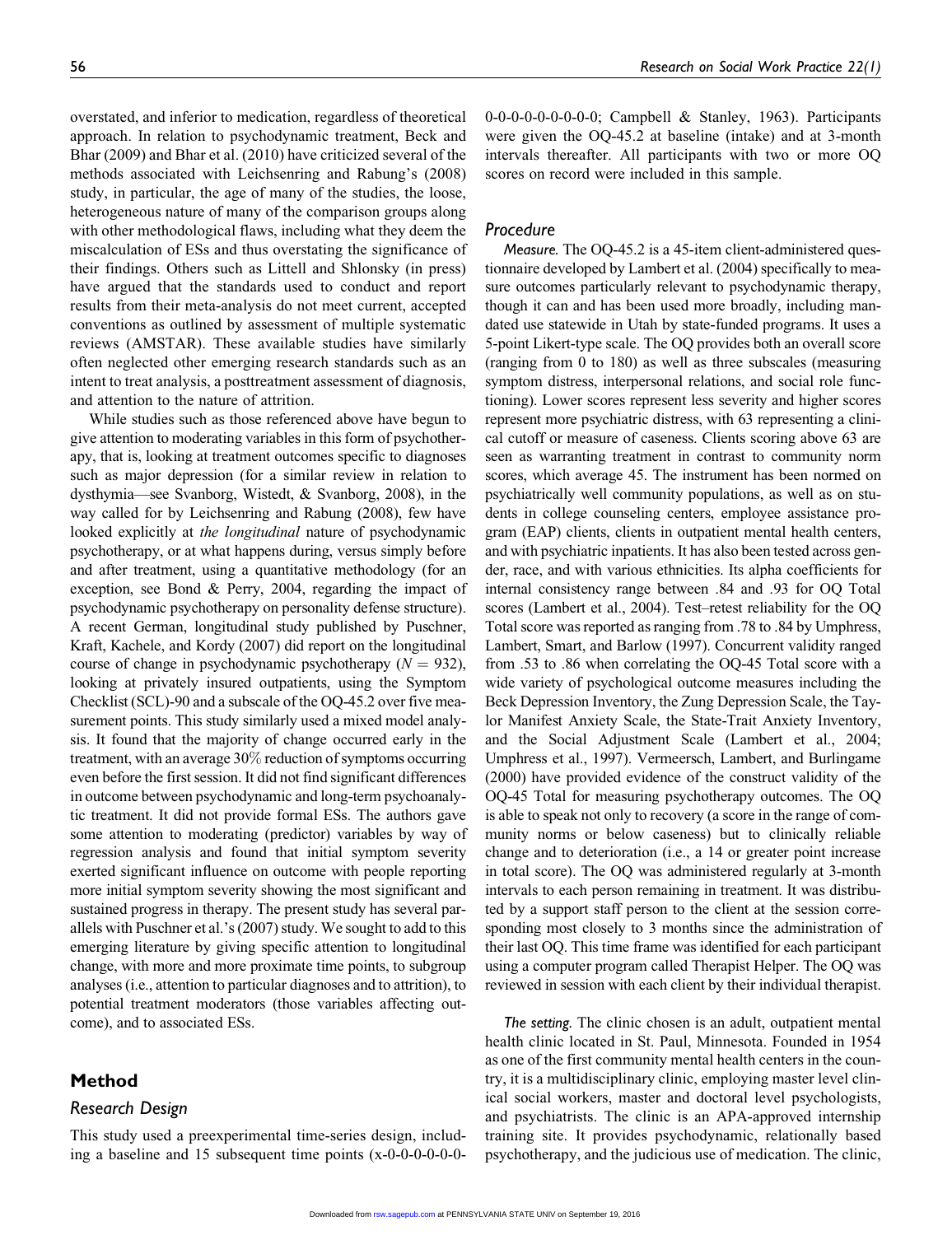at the time of study, did not offer medication management apart from therapy. That is, all clients receiving medication at the clinic were concurrently clients in therapy at the same clinic. The clinic had 16 clinicians and provides graduate training for an average of 15 psychologists, psychiatrists in residency, and clinical social workers. It has a central training mission and provides continuing education on psychodynamic topics for mental health practitioners in the Twin Cities metropolitan area.

It has, since the beginning of its inception, operated with a clinic-wide psychodynamic, relationship-based practice orientation. Much akin to the Mayo model of care, clients are considered *clinic* clients. The clinic operates from a strongly collaborative, interdisciplinary model. Psychodynamic psychotherapy is seen as a common language spoken at the clinic and cases are teamed by way of weekly interdisciplinary supervision and monthly individual supervision. The clinic is relatively unique in its lateral structure. Psychiatrists are on-site and are seen as an integral part of the treatment team. They see clients for both medication and psychotherapy. Clients are primarily self-referred. Sources of referral include insurers, primary care providers (including visiting nurses), case managers, and former clients. The clinic is well known as a long-standing community mental health clinic with a sliding scale. Nearly 70% of clients are insured, while 30% are eligible for clinicsubsidized care, using a sliding scale.

The treatment. Gabbard (2008) has described psychodynamic treatment in training texts, such as the Textbook of Psychotherapeutic Treatments. In this text, he points to key components of the treatment such as an emphasis on understanding avoidance, the identification of relational patterns, a focus on relationships and relational styles, an emphasis on affect, attention to history, and the use of free association. All of this is done in the context of a warm and supportive therapeutic alliance, which Gabbard refers to as the ''envelope'' (Harvard Mental Health Letter, 2010, p. 2) in which this treatment occurs. This can be in some ways contrasted with traditional notions of analytic neutrality. We have described this particular clinic's treatment in more detail in publications such as Bradshaw, Roseborough, Pahwa, & Jordan (2010) and in a 20-page unpublished, beginning treatment manual. The clinic's treatment is very akin to models described recently in works such as Summers and Barber's (2009) book Psychodynamic therapy: A guide to evidence-based practice.

While the clinic treatment here was not formally manualized, a Swedish study by Vinnars, Barber, Noren, Gallop, and Weinryb (2005) casts some doubt about the necessity of doing so. Vinnars et al. offered a very comparable study to this one in several ways. It evaluated a year of treatment with an average of 21 (vs. 24) sessions provided by experienced dynamic practitioners, in an open-ended fashion, in a community setting, using a similar method (mixed model analysis of variance, or ANOVA), and found ''no difference in effect between (manualized vs. nonmanualized) treatments'' (p. 1933). ''Manualized supportiveexpressive psychotherapy was as effective as nonmanualized community-delivered psychodynamic therapy conducted by

experienced dynamic clinicians,'' in their study in relation to treating people with personality disorders. Their study also spoke to the difficulty of implementing control groups in community settings for ethical reasons and due to practical limitations. This comparison is not meant to diminish the value of manualized treatment studies, but simply speaks to the importance of studying both manualized and nonmanualized community-based treatments.

Sample  $(N = 1,050)$  and inclusion criteria. The sample consisted of the clinic population between 2003 and 2008. It included all adults (ages 18–83) undertaking psychodynamically oriented psychotherapy at the clinic during this time period, who completed at least two complete OQs. ''Complete'' is defined according to the OQ Scoring Manual (Lambert et al., 2004) as a measure with at least 90% of items completed. The scoring manual also advises that missing data be treated by substituting the mean for that domain if 90% of the measure is complete. While mean substitution is certainly not the only statistical strategy for missing data, nor is it necessarily the best option, (i.e., replacement with the mean decreases the variability of outcome measures, which artificially deflates the standard errors of parameter estimates). The decision to use mean substitution was made as the best practical approach and was considered a defensible compromise especially considering the advice of the OQ-45 scoring manual. Three month measures were instituted for all such clients beginning in January of 2003 and are part of routine data collection for the clinic. All data were aggregated and deidentified for this study in keeping with Health Insurance Portability and Accountability Act, 1996 (HIPAA) requirements. The study also received formal institutional review board (IRB) approval.

Statistical analysis. The authors chose a two-level, linear mixed model for the primary analysis, where scores were seen as nested within people, with attention to potential moderator variables such as medication as interclass effects. Multilevel modeling was chosen due to the longitudinal design and the unbalanced nature of the data. Time was treated as a fixed and random effect while other variables (medication, gender, etc.) were treated as fixed effects. People were allowed to vary in both their intercept or where they began treatment (all participants had a baseline score), and in their slope, or how they recovered over time. This resulted in the best model fitting, with lower log likelihood values than competing models (likelihoods are measures of the goodness of fit of parameter estimates in a specified model to the raw data; smaller log likelihoods scaled negatively, indicate a better fit when comparing one model to another). Stepwise comparisons were run as well. We chose not to fit people to a curvilinear notion of change (linear, quadratic, or exponential), but wanted to see what happened uniquely at each time point, concluding based on previous research by Lambert et al. (2004) and others that change in psychotherapy is not linear and that wide variation over time is often the norm rather than the exception. We sought to model the specifics of this change.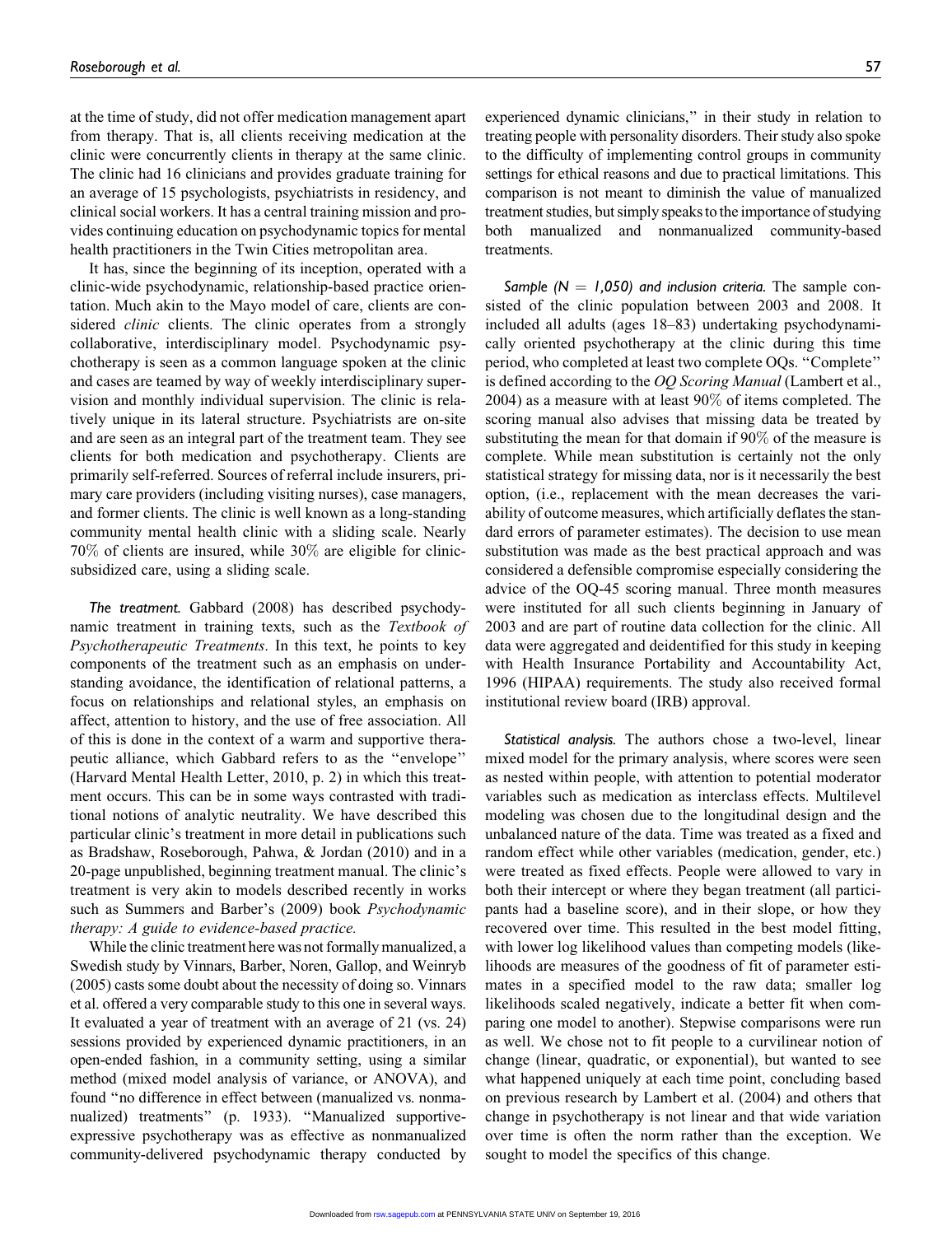| M           |    | 20.67  |
|-------------|----|--------|
| Mdn         |    | 9.00   |
| Mode        |    | 3      |
| SD          |    | 34.103 |
| Range       |    | 560    |
| Min         |    | 0      |
| Max         |    | 560    |
| Percentiles |    |        |
|             | 25 | 3.00   |
|             | 50 | 9.00   |
|             | 75 | 24.00  |
|             |    |        |

Note.  $M =$  mean; Mdn  $=$  median; min  $=$  minimum; max  $=$  maximum; SD  $=$ standard deviation.

#### Statistical Analysis

The growth curve parameters were estimated using multilevel modeling. Following the notation style of Raudenbush and Bryk (2002), the multilevel model used in the primary analysis was:

Level 1 Model

$$
Y_{it} = \beta_{0i} + \beta_{1i}t + r_i.
$$

The Level 1 model states that the OQ Total score for person i at time  $t$  is a linear sum of an individual's unique intake severity modeled by the intercept term, their rate of improvement, modeled by the slope term, the elapsed time  $t$ , and the residual error term for person  $i$  denoted by  $r_i$ .

Level 2 Model

$$
\beta_{0i} = \gamma_{00} + u_{0i}
$$

$$
\beta_{1i} = \gamma_{10} + u_{1i}.
$$

The Level 2 model states that the individual's intake severity  $\beta_{0i}$  and rate of improvement  $\beta_{1i}$  are random variables centered on fixed constants for the intercept and for the slope, plus random deviations from each of those fixed constants for person *i*, denoted by  $u_{0i}$  and  $u_{1i}$ , respectively. The random deviations establish the individual's unique location relative to the average parameter value.

The levels can be combined to reveal the full model:

$$
Y_{it} = \gamma_{00} + u_{0i} + \gamma_{10} + u_{1i}t + r_i.
$$

The model has four parameters consisting of two fixed effects  $(\gamma_{00}, \gamma_{01})$  and two random effects  $(u_{0i}, u_{1i})$ across 16 measurement time periods with 1,050 patients. As can be seen by its linear form, the growth model has the appearance of an ordinary least squares multiple regression model, but the mixed model has a more complex variance/covariance or error structure that must be taken into account in estimating the parameters.

Multilevel modeling was employed using the Mixed Modeling module of SPSS 17.0. SPSS implements hierarchical linear modeling (HLM) with a variety of model specification options, covariance structure options, and parameter estimation options.

The software offers data management modules that simplify requisite data manipulation from case sequence to time sequence. The model specification had two fixed and two random effects for the intercept and slope. Also, the researchers specified the repeated measures on the OQ Total series as a first order autoregressive heterogeneous structure. This structure is appropriate for time-series data since the causal structure of sequential data tends to render neighboring points correlated. Although the relative proportion of variance accounted for by the autoregressive component turned out to be small, it is nevertheless a reasonable choice.

Power analysis. Statistical power was analyzed using Optimal Design version 2.0 (Spybrook, Raudenbush, Congdon, & Martinez, 2009), written by Stephen Raudenbush and made available through the Scientific Software International website (2010). Statistical power in HLM growth curve models is influenced by the sample size, the number of repeated measures, and the anticipated ES. The sample size of 1,050 combined with a repeated measure with 16 periods yielded an estimated statistical power of .99 to capture a moderate ES. This result should be interpreted with some caution, though, in that Bickel (2007) and others have pointed to both the complexity of applying a power analysis to a multilevel design, particularly in light of differing sample sizes across levels and the presence of intraclass correlations (Bickel, 2007), and have urged caution in doing so. Others have pointed to the complexity of applying this method, in particular, to longitudinal designs, where a power analysis must ''take into consideration within-subject variance'' (Vinnars et al., 2005), p.1935).

## Results

#### Descriptive Statistics

Average number of sessions per client. The mean number of sessions for the sample of 1,050 participants was 20.67, but this estimate is influenced by a strong positive skew in the distribution, as evidenced by the much smaller median of 9.0 sessions. Table 1 reveals that the 25th percentile of the sample is 3.0 sessions and the 75th percentile is 24 sessions. A window of 16 three-month periods (48 months total) adequately capture the full range of treatment effects including outliers.

Major diagnoses represented. Table 2 shows the breakdown of DSM-IV (Diagnostic and Statistical Manual of Mental Disorders, Fourth edition) major diagnostic groupings. The list is dominated by major depressive disorder (24.4%), dysthymic disorder (17.8%), adjustment disorder (21.1%), and anxiety disorder (15.8%).

Age and gender. The sample was made up predominantly of females (66%) and predominantly (both male and female) in the age range of 30 to 50  $(54\%)$ . Table 3 gives a detailed breakdown of frequencies within gender by age, showing that the modal category consisted of females aged 30 to 40.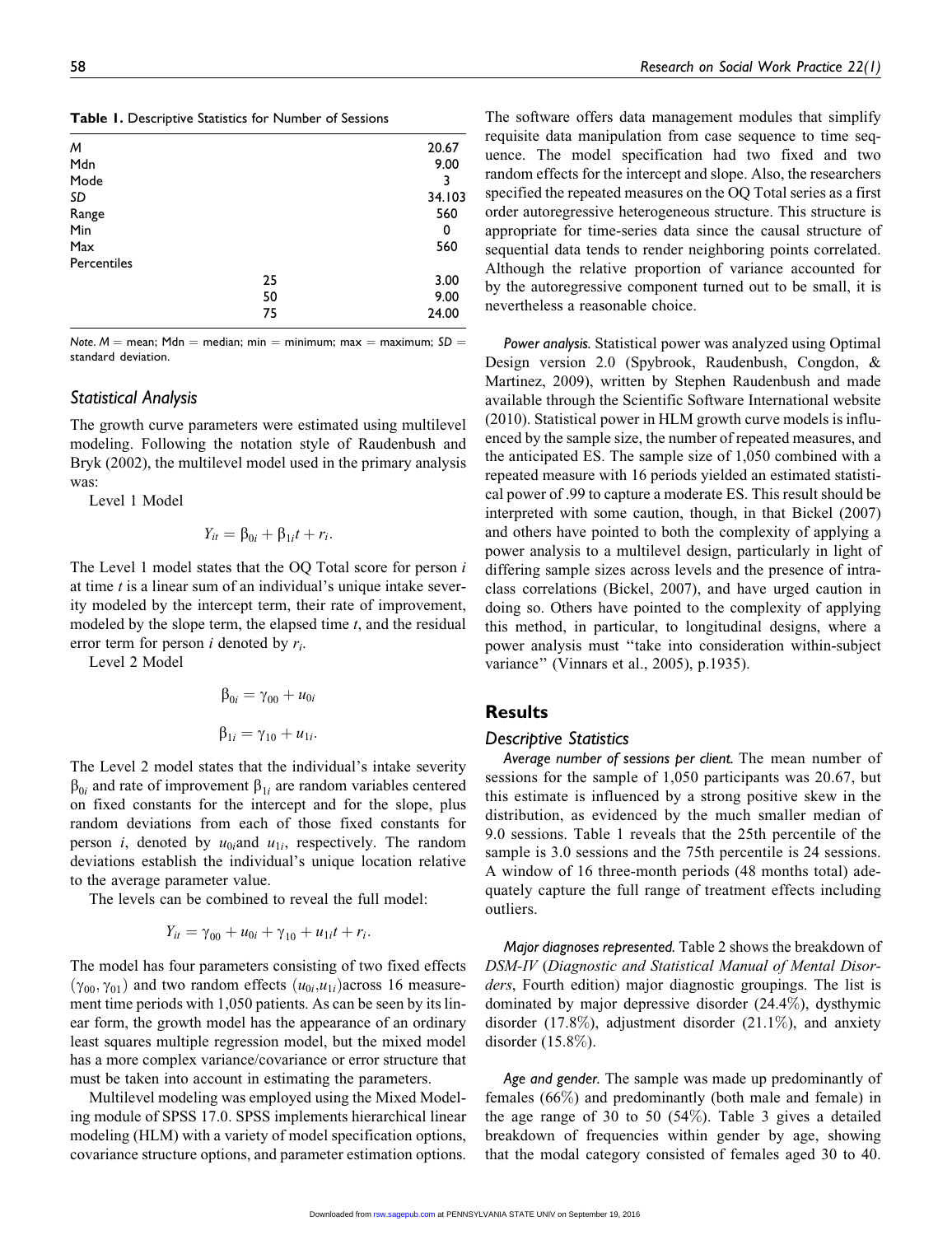| <b>DSM IV Grouping</b>             | F            | ℅     |
|------------------------------------|--------------|-------|
| Schizophrenia, dementia, psychotic | 17           | 1.6   |
| Major depression                   | 256          | 24.4  |
| Bipolar                            | 34           | 3.2   |
| Anxiety disorders                  | 166          | 15.8  |
| Dysthymic disorder                 | 187          | 17.8  |
| Personality disorder               | $\mathsf{L}$ | 1.0   |
| Sexual and substance               | 19           | 1.8   |
| Adjustment disorders               | 222          | 21.1  |
| Depression NOS                     | 64           | 6.1   |
| Impulse/identity disorder          | 6            | 0.6   |
| <b>ADHD</b>                        | 7            | 0.7   |
| Deferred/unspecified               | 5            | 0.5   |
| Missing                            | 56           | 5.3   |
| Total                              | 1050         | 100.0 |

Table 2. Distribution of Cases by DSM-IV Groups

Note.  $ADHD =$  attention deficit hyperactivity disorder;  $NOS =$  not otherwise specified.

Nevertheless, there is a wide variety of participants crossing all levels of gender and age, which strengthens the generalizability of these findings.

Ethnicity. The distribution of self-reported ethnic status is Caucasian (73.6%), Hispanic (11.5%), Multiracial or not specified  $(7.8\%)$ , African American  $(5.5\%)$ , Asian  $(1.0\%)$ , and American Indian (0.6%; Table 4). This distribution reflects considerably more diversity than would be expected from the ethnic mixture of the State of Minnesota (2001), which shows the mixture to be Caucasian (91.2%), Hispanic  $(1.9\%)$ , African American  $(3.1\%)$ , Asian  $(2.7\%)$ , and Native American (1.2%).

Severity in comparison to national norms. Initial assessments on the OQ Total revealed an elevated mean and standard deviation  $(M = 75.08$  and  $SD = 24.04$ ). One can compare these figures to benchmark norms given by Mauish (2004, p. 203) for the General Community ( $M = 42.5$ ,  $SD = 17.3$ ), a Counseling Center ( $M = 67.6$ ,  $SD = 20.7$ ), a Community Mental Health Clinic ( $M = 80.80$ ,  $SD = 26.5$ ), and an Inpatient Unit ( $M =$ 99.9,  $SD = 28.7$ ). The sample statistics on the OQ Total for this study fall nearest to the Community Mental Health Clinic norms, which is where they would be expected to fall. Both the mean OQ Total *and* the standard deviation are consistent with the clinical norm groups, less so with the counseling norms, and not consistent with the normal control sample.

Caseness. The OQ provides a measure of caseness, which serves as a clinical cutoff score (Lambert et al., 2004). The instrument is normed such that scores above or equal to 63 are seen as clinically significant and as warranting treatment. Sixty eight percent ( $n = 717$ ) of this sample met criteria for caseness at intake. A smaller number and percentage ( $n = 592$  of 1,050, or 56.4%) met criteria at 3 months. Each subsequent 3-month interval pointed to a similar and relatively stable percentage of remaining participants meeting criteria for caseness

Table 3. Age by Gender Composition

| Gender | Age       | f         | ℅     |
|--------|-----------|-----------|-------|
| Male   |           |           |       |
|        | $30$      | 47        | 13.2  |
|        | $30 - 40$ | 96        | 26.9  |
|        | $40 - 50$ | 92        | 25.8  |
|        | $50 - 60$ | 80        | 22.4  |
|        | Over 60   | 42        | 11.8  |
|        | Total     | 357       | 100.0 |
| Female |           |           |       |
|        | $30$      | 137       | 19.8  |
|        | $30 - 40$ | 210       | 30.3  |
|        | $40 - 50$ | 164       | 23.7  |
|        | $50 - 60$ | $ $ $ $ 8 | 17.0  |
|        | Over 60   | 64        | 9.2   |
|        | Total     | 693       | 100.0 |

|  |  | <b>Table 4. Ethnic Distribution</b> |
|--|--|-------------------------------------|
|--|--|-------------------------------------|

| Ethnic Self-Report         |       | ℅     |
|----------------------------|-------|-------|
| Caucasian                  | 773   | 73.6  |
| Hispanic                   | 2     | 11.5  |
| Multiracial or unspecified | 82    | 7.8   |
| African American           | 58    | 5.5   |
| Asian                      | 10    | 1.0   |
| Native American            | 6     | 0.6   |
| Total                      | 1.050 | 100.0 |

throughout the first 4 years of treatment, hovering between 56% and 59%. This is in keeping with the overall recovery trend, described below.

### OQ Total Score

Severity at intake. The intercept estimate indicates the severity on the OQ Total instrument at intake, which is the base measurement. The *fixed* coefficient was 71.82, t (1039.865)  $= 106.29, p < .001, 95\%$  confidence interval (CI)  $= [70.5,$ 73.1]. The variance of the random intercept was 384.96, the  $SD = 19.62$ . This suggests that the majority of participants, according to the normal reference distribution, would fall within one standard deviation of the average severity, or somewhere in the range of 52.2 to 91.44.

Rate of growth. Participants were measured at intake, and then once every 3 months subsequently using the OQ Total score. The rate of growth indicates how rapidly participants improved between measurement periods. Therapeutic growth, estimated from the  $\gamma_{10}$  fixed coefficient was  $-1.39$ ,  $t(239.242) = -9.28, p < .001, 95\% \text{ CI} = [-1.69, -1.09].$  This number is negative because a decrease in the OQ Total score indicates improvement in psychological functioning. Thus, the model stipulates that participants improve by  $-1.39$  points on the OQ Total score every 3 months, so that after 9 months of psychodynamic psychotherapy or three measurement periods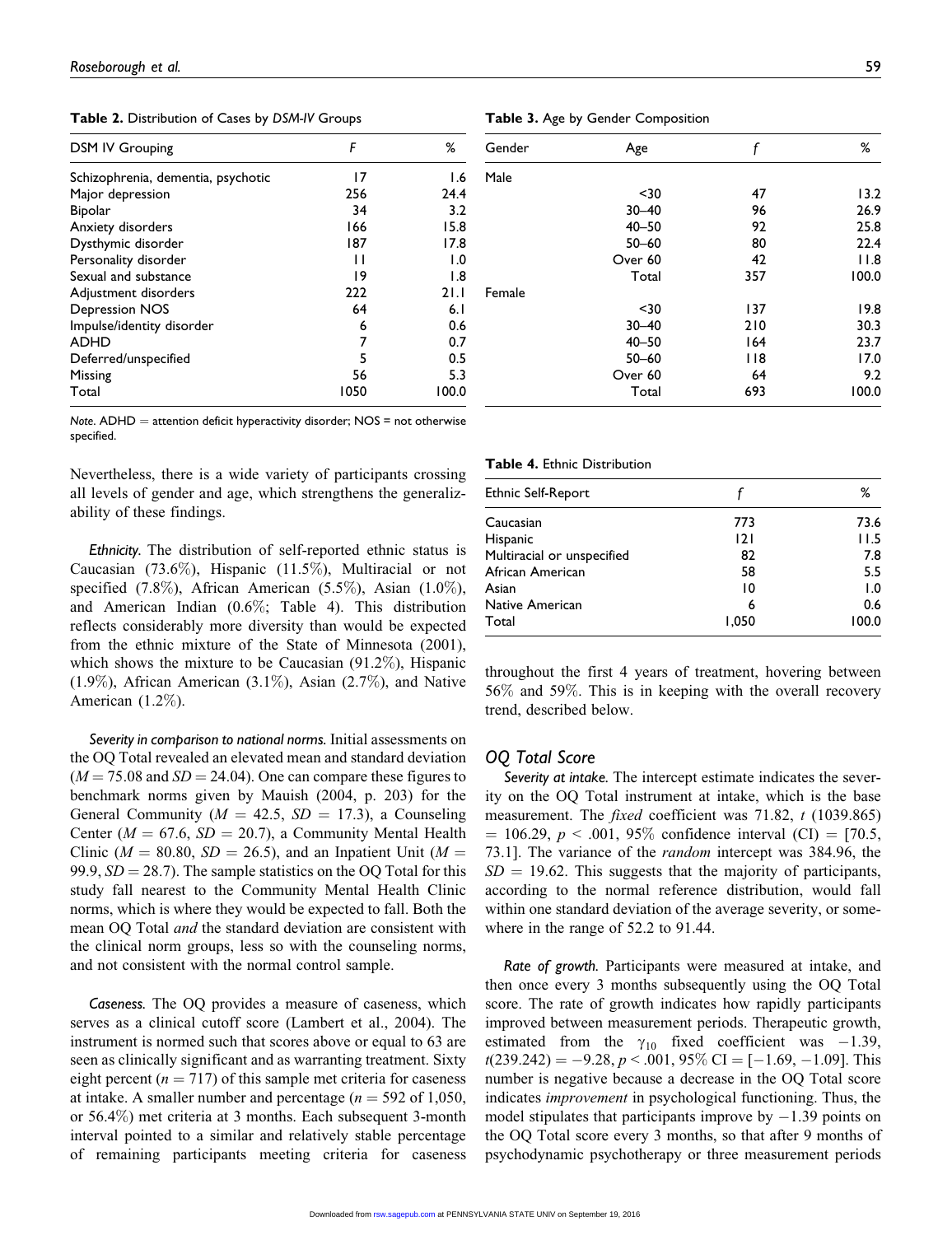Table 5. Aggregate Growth Trajectory on the OQ Total Scores

| Period | N     | M     | SD    | Mdn   | Range |
|--------|-------|-------|-------|-------|-------|
| I      | 1,050 | 75.08 | 24.04 | 76.00 | 153   |
| 2      | 1.050 | 68.09 | 24.74 | 67.00 | 165   |
| 3      | 683   | 69.46 | 24.13 | 68.00 | 165   |
| 4      | 496   | 68.61 | 24.67 | 68.00 | 148   |
| 5      | 375   | 66.90 | 23.73 | 67.00 | 148   |
| 6      | 291   | 68.96 | 23.88 | 69.00 | 145   |
| 7      | 229   | 69.11 | 23.89 | 70.00 | 139   |
| 8      | 183   | 68.87 | 27.81 | 68.00 | 140   |
| 9      | 150   | 70.03 | 25.22 | 68.00 | 135   |
| 10     | 127   | 72.35 | 25.60 | 69.00 | 148   |
| п      | 108   | 71.52 | 25.75 | 70.00 | 160   |
| 12     | 85    | 71.55 | 26.81 | 70.00 | 132   |
| 13     | 57    | 71.91 | 24.81 | 70.00 | 128   |
| 14     | 46    | 71.52 | 28.04 | 71.50 | 132   |
| 15     | 38    | 71.61 | 26.90 | 74.50 | 122   |
| 16     | 31    | 70.52 | 19.62 | 72.00 | 91    |

Note.  $M =$  mean; Mdn  $=$  median; SD  $=$  standard deviation.

from baseline, the expected improvement would be 4.17 points. The variance of the random coefficient was 4.97 ( $SD = 2.23$ ). According to the normal curve reference distribution, the majority of participants (67%) would improve at a rate of  $-1.39 \pm 2.23$  (-3.62 to +.84) points in every measurement period. This suggests there is considerable individual variability in the rate of change: that some participants changed dramatically better than average and that some patients failed to change and possibly got worse over time.

On average, however, participants achieved significant gains immediately, after the first 3 months of treatment (measurement period 2). Table 5 shows that the change in the *aver*age OQ Total score from Time 1 to Time 2 was 75.08 – 68.09  $= 6.99$  points, almost a third of a standard deviation (SD  $=$ 24.04). The fairly large improvement in terms of raw points on the OQ Total may appear to conflict with a model which suggests a change of only 1.39  $\pm$  2.23 points per measurement period, but since the statistical model is a linear growth curve, the rate of change is a weighted average of the *large immediate* gains and the smaller later term gains in the time series. Figure 1 depicts the actual data versus the fitted model; the bars represent sample size over time, clearly indicating a negative exponential attrition pattern. This figure shows that the first five measurement periods exerted the most weight on the rate of change parameter because the sample size was much larger in Year 1. A different dynamic occurs from Year 2 forward. A curvilinear growth curve model might or might not capture the dynamics more precisely. A piecewise linear model with two segments was run, one during Year 1 and a second segment after Year 1. This model pointed to a significant slope in Year 1, but not in Year 2. The dynamics of the second segment may be interpreted as maintenance of gains, but differential attrition effects may also account for the change seen here.

In summary, the slope of  $-1.39$  for the full sample fits the observed data very well in the first year. After Year 1, it appears that a different outcome dynamic was at play, so that

the strict linear model may be extrapolating outside its useful range. The ES for Year 1 growth for the entire sample was computed using Cohen's  $d$ , using the square root of the pooled standard deviation of the baseline and the end-of-year measurements. The aggregate ES of treatment after 1 year,  $ES =$  $(66.90 - 75.08)/23.96 = -0.34$  which is a considered a small to moderate ES. Cohen's d is sometimes interpreted using the normal curve reference distribution, which in this case suggests that a person who was in the 50th percentile (average OQ Total) of the Time 1 untreated sample would be found in the 63rd percentile of that same distribution after 1 year of psychodynamic psychotherapy.

Attrition. Table 5 depicts the average OQ Total scores over the 16 measurement periods. Anomalies appear in the time series. For example, the dramatic aggregate level improvement in the first 3 months (measurement period 2 on the OQ Total) appears to be followed by an unexpected backslide between Time 2 (68.09) and Time 3 (69.46), an increase in 1.37 points. However, attrition appears to be at work, because the sample size dropped precipitously from 1,050 to 683 in the period from Time 2 to Time 3 and continues to drop steadily thereafter. The 367 individuals who lapsed from Time 2 to Time 3 were actually those participants who achieved more dramatic gains at Time 2 compared to the 683 who persisted to Time 3. The lapsers had a Time 1 OQ Total score  $M = 72.81$  (SD  $=$  25.40) and a Time 2 score  $M = 63.81$  (SD = 25.41), a 9.0 point improvement. In contrast, those who *stayed* in therapy had a Time 1 score on the OQ Total of  $M = 76.29$  (SD = 23.21) and a Time 2 score of  $M = 70.39$  (SD = 24.08), which is a gain of only 5.9 points. It therefore appears that the aggregate decline in functioning at Time 3 was due in part to the fact that those who experienced the greatest initial treatment gains from Time 1 to Time 2 were more likely to exit treatment prior to Time 3 which had the statistical effect of raising the aggregate mean. Indeed, looking only at the 683 nonlapsers, the Time 2 OQ Total score  $M = 70.39$  (SD = 24.08), and the Time 3  $M = 69.46$  $(SD = 24.13)$  appears to eliminate the appearance that the overall sample got worse in overall psychological functioning.

Another trend anomaly merits attention, one which again shows that the aggregate growth curve must be interpreted cautiously. This effect is seen in Table 5 where the improvement at Time 5 ( $M = 66.90$ ) is followed by an apparent backsliding at Time 6 ( $M = 68.96$ ). A careful examination of Figure 2, however, shows that a rather large segment of participants ( $N =$ 84) dropped out at measurement period 6.

The bar graph indicates that the soon-to-be dropouts had uniformly better average OQ Total scores across all age groups at Time 5, with a slightly greater difference for the older groups. In short, those participants who had improved most during the first year of treatment often *dropped out at the end* of the year, at Time 5, which changes the mixture of participants at measurement period 6. Again, since the aggregate OQ Total means in the second segment of the time series are now weighted toward participants whose symptoms persisted after a year of treatment it is not surprising to see an upswing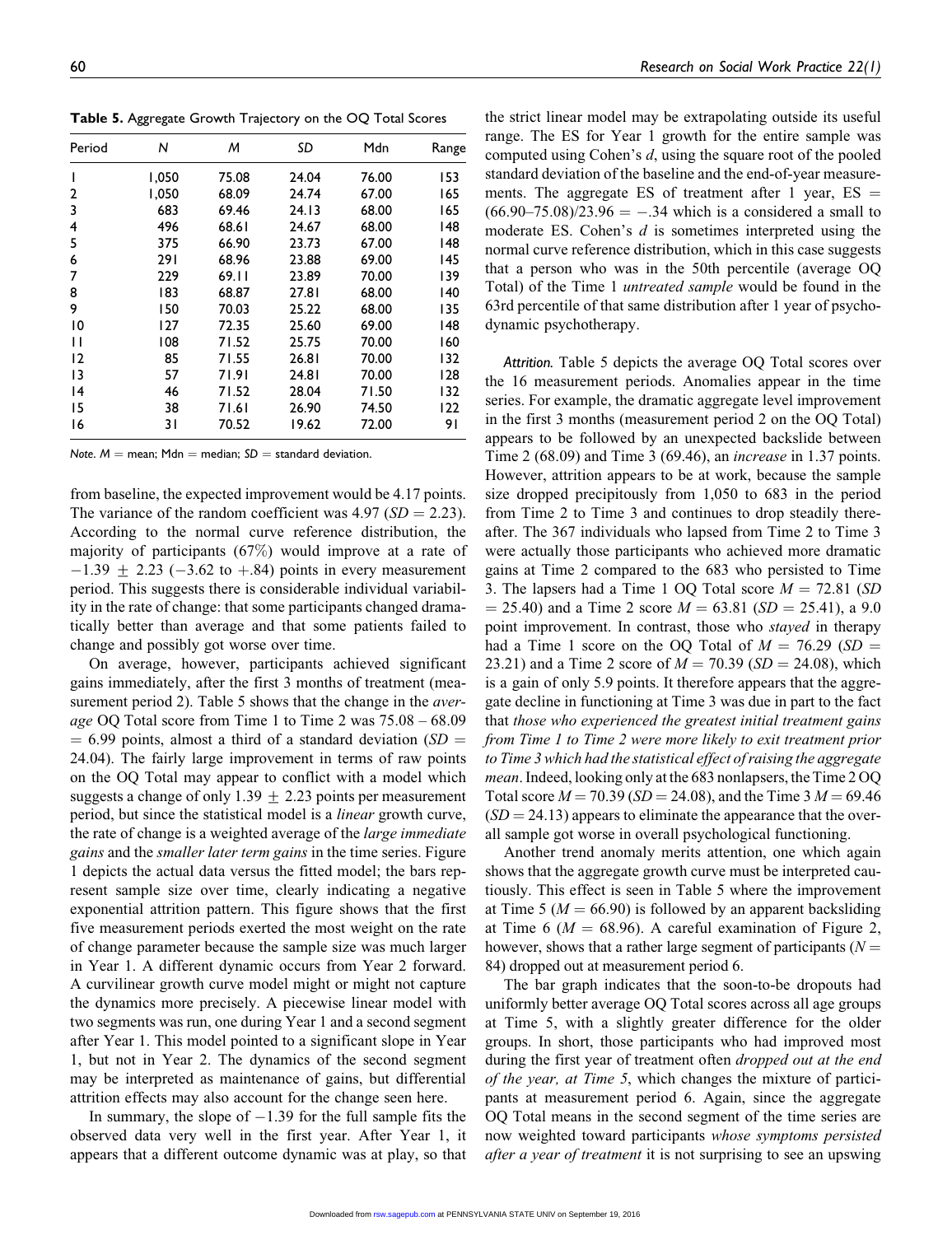

Figure 1. Treatment effect over time on the OO Total scale with the fitted model score and the sample size at each measurement period. The linear model is a good fit for the treatment trajectory during Year 1 where the sample size is largest, but appears to be extrapolating badly starting in Year 2. This effect is potentially caused by differential attrition in the sample (differential in the sense that patients who experienced gains during the first year were more likely than other patients to dropout of treatment), and the effect might merit a piecewise growth curve to account for the different growth dynamics of the different populations at Year 1 and Year 2 forward.



Figure 2. End of first year dropout. Dropout at Time 6 (beginning of second year) is strongly associated with quality of outcome at Time 5. This graph reveals that those who dropped out of the sample at Time 6 were the patients who had better outcomes at Time 5. Thus, one would expect that average OQ Total scores at Time 6 increase not due to backsliding, but because the lower scores dropped out of the sample, thus increasing the mean of the sample that persisted.

in OQ Total scores as indicating not necessarily a worsening of psychological functioning, but a new mixture of participants, a new growth curve dynamic. Those participants who remained after 1 year were perhaps a qualitatively different subset whose psychological functioning might be presumed to reflect a mixture of maintenance and slower treatment gains, after the dramatic first year gains of the recovering groups have taken leave of the equation. It should be noted, also, that the percentage of remaining clients deteriorating after a year increases. It is possible that a qualitatively different group stays longer than a year and that it accounts in part for this trend, but that at the same time another subset of participants are becoming more symptomatic in relation to their own baseline score.

This pattern of results suggests not only the value in using a random effect slope term to capture individual differences in

the rate of change in HLM but also suggests that there might be significant treatment by person interaction effects beyond the main effect of time. The researchers examined a series of contextual variables in the language of multilevel modeling, to see who might make up these subgroups that make up the aggregate improvement seen in the aggregate growth curve over time. We looked at if perhaps some personal factors, such as symptom severity and age, might influence the treatment effects.

## Moderator Variables

Several context variables were added to the mixed model to identify higher order treatment effects as well as the possibility of moderator variables, which are variables that might cause or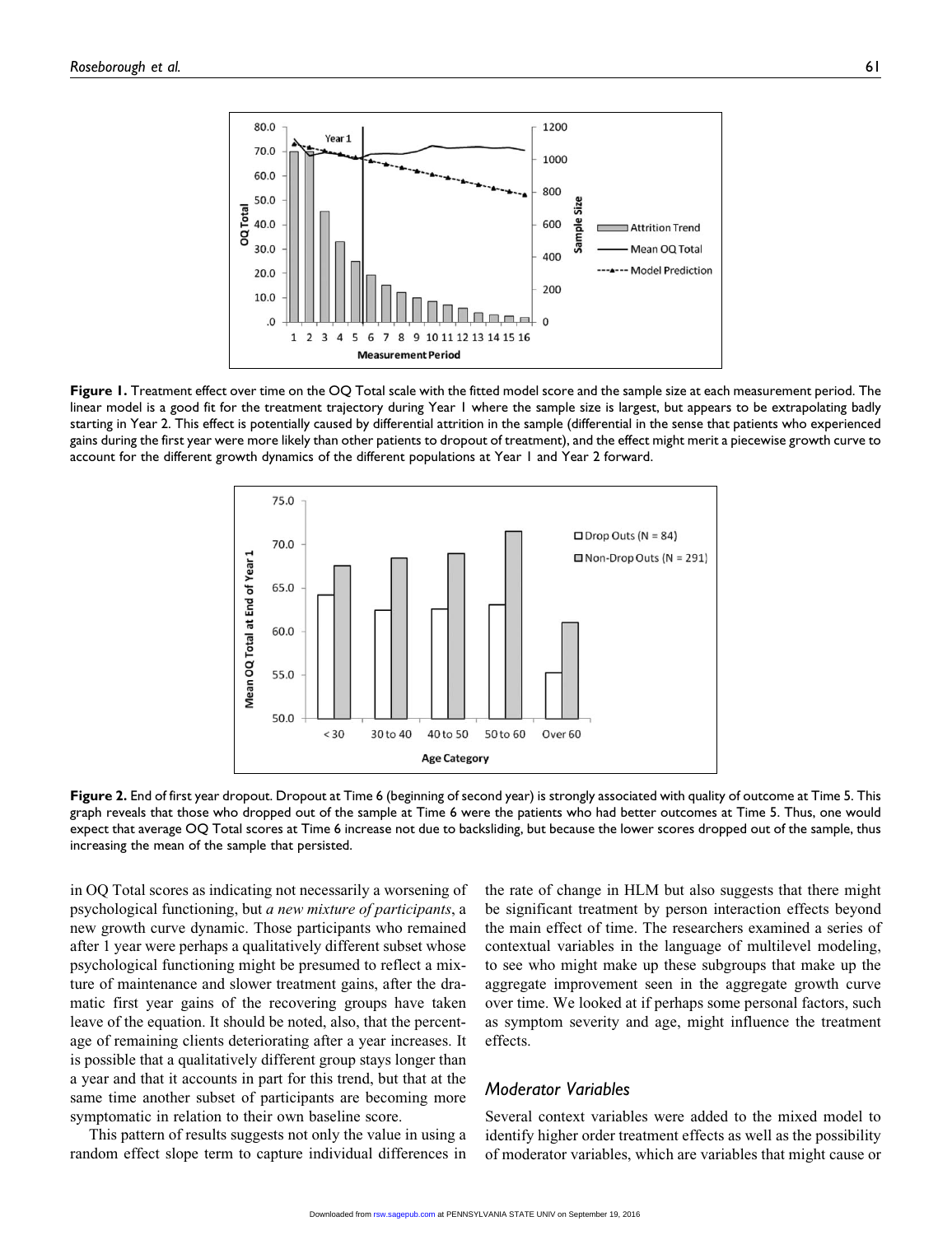

Figure 3. Average OQ Total scores during the first five measurement periods (first year) by participant's age. The thick solid line represents people age 60 and older.

reflect different ''shapes'' among individual growth trajectories. The moderator effects changed the initial model by adding a main effect and an interaction term. The main effect indicated whether the presence of the context variable would adjust the fixed intercept above and beyond the individual's unique random adjustment to the fixed value. The *variable by time* interaction tested whether different levels of the moderator variable would have different slopes in their growth curves above and beyond the individual's unique random adjustment to the fixed value.

Significant context effects were found for age (those 60 and older), initial symptom severity, medication, income, major depression, and adjustment disorder.

Model effects for gender, number of sessions, Spanish speaking, bipolar, and anxiety were all found to be nonsignificant.

Age. It appears that older participants had a significantly different and more dramatic pattern of treatment outcome compared to other age groups. Figure 3 shows treatment trajectory in Year 1 broken down by age. The over 60 age group stands out, displaying a strong monotonically decreasing trajectory, but younger individuals (under age 30) also showed significant short-term improvement. The mixed model analysis of a Level 3 dummy variable designated senior showed a significant main effect,  $F(1, 1020.863) = 10.12$ ,  $p = .002$ , but not a significant interaction effect with time. The qualitative differences in trajectory of the age groups shown in Figure 3 suggest some identifiable differences that were not detected by dichotomizing the age groups into senior versus all others. The fixed intercept was 72.92, and the fixed effect of time was  $-1.43$ , both comparable to the primary two-level model defined earlier, but the fixed parameter estimate for the Level 3 senior variable was -10.19 (significant because the main effect is significant) indicating that above and beyond the fixed intercept, OQ Total

scores for seniors can be expected to be slightly more than 10 points lower than the average (less symptom severity). The ES for persons over age 60 after 1 year of psychodynamic psychotherapy, using the calculation method described above, was found to be  $ES = -.49$ , which is considered a medium effect.

Initial symptom severity. This was defined as a score on the OQ Total scale greater than or equal to 93, as this is a cutoff noted by Lambert and was used in shaping a modified version of the OQ specific to people with severe and persistent mental illness (SPMI). As can be seen in Figure 4, this subsample ( $N =$ 238) demonstrated decisive, sustained change during the first year of psychotherapy. The main effect of greater initial symptom severity was significant,  $F(1, 1020.052) = 178.857$ ,  $p <$ .001, as was the interaction of initial symptom severity with time,  $F(1, 224.841) = 4.06$ ,  $p = .045$ . The effect of this variable was 29.11, which suggests that above and beyond individual differences in intercept, this more symptomatic group can be expected to be just over 29 points higher than the average slope. In addition, the growth rate for this group can be expected to be almost a full point larger than the average growth rate. When the three-level model parameters are estimated in HLM, the fixed intercept is  $69.19$ , the slope is  $-1.30$ , and the interaction with greater initial symptom severity effect is  $-.97$ , which gets added above and beyond the fixed  $-1.30$ , resulting in a fitted growth rate for this subgroup of  $-1.30$  to  $.97 = -2.27$  points on the OQ Total. Again, Figure 4 shows that the outcome trajectory of the more symptomatic subpopulation is qualitatively different than the less symptomatic. This qualitative difference in shape is what is indicated by the significant interaction. The ES for this subpopulation, using the methods previously described, showed  $ES = -1.34$  which is considered a large treatment effect, but is consistent with much recent literature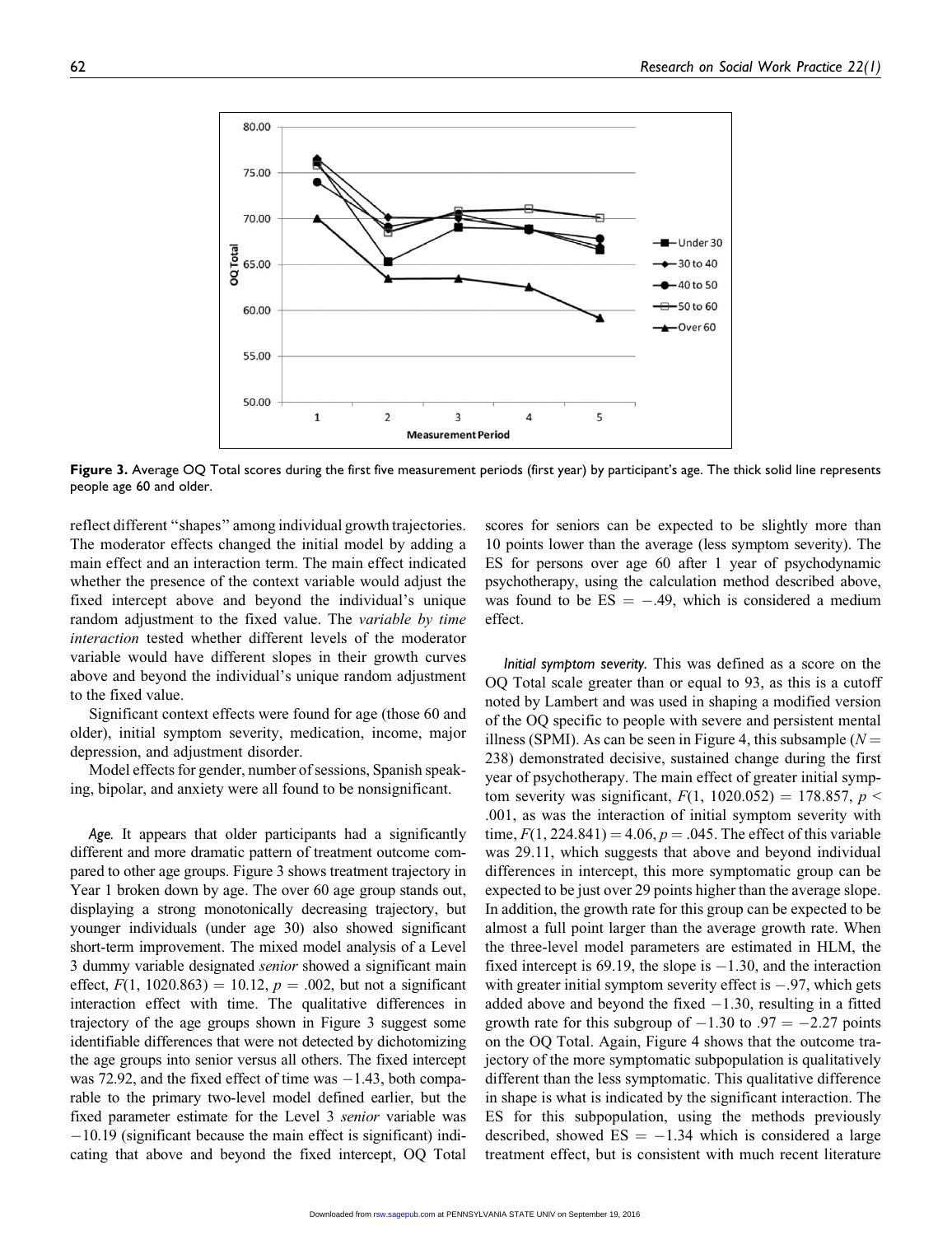

Figure 4. Outcomes for higher versus lower initial symptom severity patients. Results show dramatic and sustained improvement for the more symptomatic group during the first year of psychotherapy and moderate yet sustained improvement for the remainder of the sample. The combined scores gravitate more closely to the less symptomatic group due to the larger number of participants in that group.

on the effect of psychodynamic psychotherapy on people with more extreme symptom severity. Certainly there is always the specter of regression toward the mean effects with no-control pretest posttest designs. However, regression toward the mean is an artifact of random statistical error and random measurement error. These might be anticipated particularly in the period from the initial measurement to the first outcome period measurement (Time 1 to Time 2). Yet, Figure 4 reveals that the initial treatment effect was sustained for the remainder of the year.

Medication. Medication exerted an effect both in terms of intercept and slope. Participants using medication in this model presented, on average, as 8 points more symptomatic in their initial OQ Total score. They similarly made significant progress, in the form of a downward slope, early in treatment, but also showed additional symptom relief between 9 and 12 months, which was not as visible for people not using medication as part of treatment. There was a pronounced association between medication and age, with older adults more likely to be on medication from outside the clinic, thus the medication effect may be reflecting the senior/age effect.

Income. There was a significant effect for income, but it was very slight in effect in magnitude (income's effect on slope was -.00002). In addition, income was perhaps not surprisingly found to be strongly associated with age,  $\chi^2(16)$  = 76.47,  $p < .001$ , and therefore this particular result seems to be confounded with the age variable.

Major depression. There was a significant main effect for major depressive disorder,  $F(1, 914.81) = 75.44$ ,  $p < .001$ , but no significant interaction with time. The effect of major depression on the intercept was 13.93, which suggests that those with major depression began treatment with an elevated OQ Total

score, and that this elevation persisted across measurement periods, though the rate of change is no different than other. In other words, with major depression showed comparable change on a parallel trajectory that was elevated by about 14 points.

Adjustment disorder. The main effect of adjustment disorder was significant,  $F(1, 652.847) = 47.55$ ,  $p < .001$ , but the interaction with time was not. The effect of adjustment disorder was -16.19, which suggests that patients diagnosed with adjustment disorder began treatment on average  $-16.19$  points lower than the average intake score on the OQ Total and that this difference remained constant across measurement periods. Again, patients with an adjustment disorder had a parallel trajectory compared to the average, but consistently lower in symptom severity, which might be expected.

## **Discussion**

Findings, overall, were robust and pointed to a general trend of recovery over time. While participants in this treatment tended to begin with a baseline score in keeping with national norms for an outpatient community mental health sample  $(OQTOT = 75.08)$ , clients improved, broadly, with few notable interaction effects. This trend toward recovery was particularly pronounced in the first 3 months of treatment, where the sharpest, most dramatic improvement tended to occur. This finding of significant, early symptom change, and of an inverse recovery curve is, in itself, very much in keeping with past studies regarding the nature of recovery in psychotherapy (i.e., Kopta, Howard, Lowry, & Beutler, 1994). Specifically, our finding pointing to the importance of the first 3 months is also very much in keeping with Lambert's finding that treatment response is most often evidenced by 18 sessions (Lambert, Whipple, Hawkins, & Vermeersch, 2003). Lambert, an author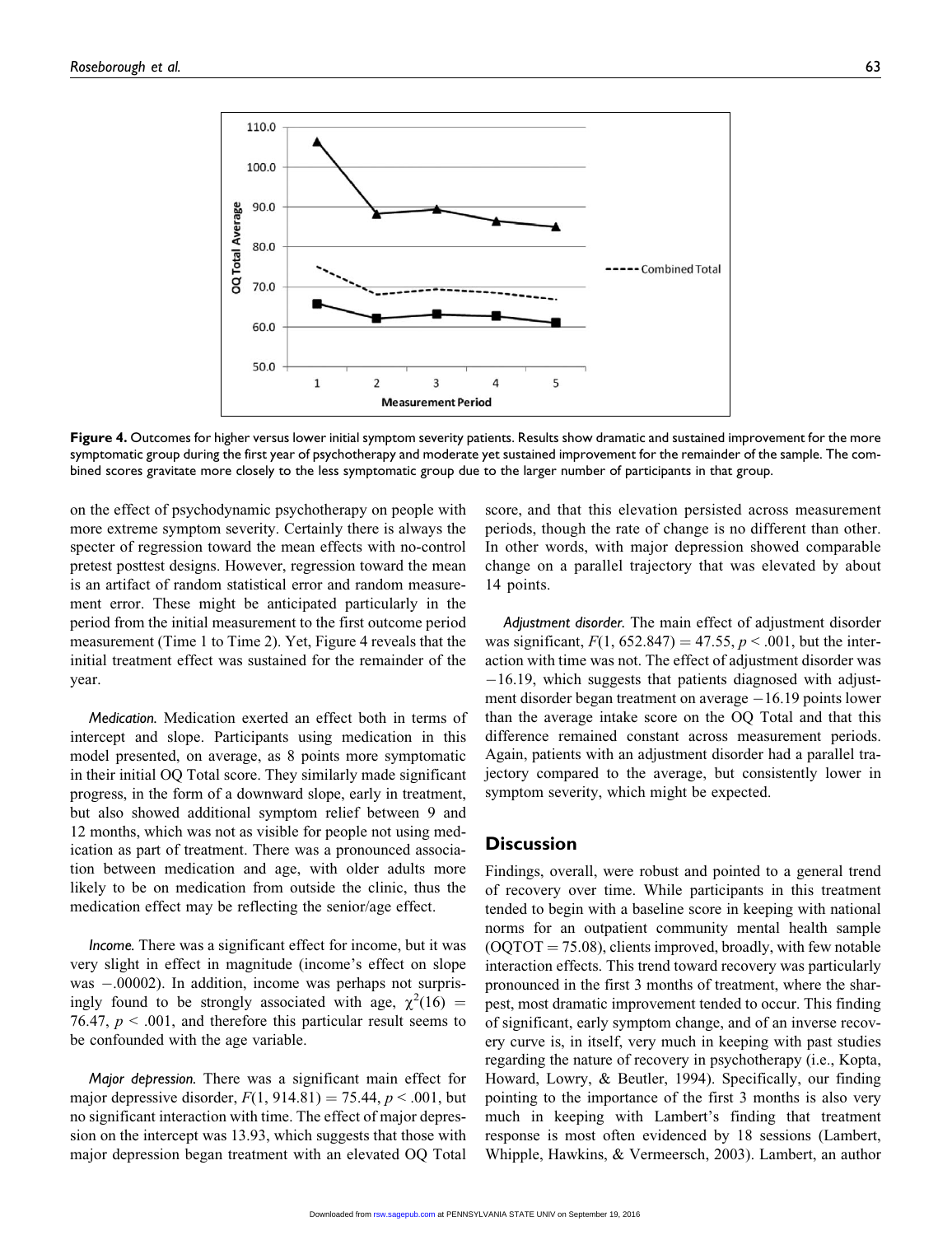of the OQ, has pointed repeatedly to the importance of measuring early treatment response, the absence of which often predicts a poorer prognosis. This has potential theoretical implications for dynamic therapists as well in that we found little evidence of a need to get ''worse before better,'' even in longer-term treatments. To the contrary, we found evidence that without early clinically reliable improvement, clients were unlikely to improve later.

The strongest surprise finding was perhaps the degree to which this recovery trend was shared across subgroups. Subgroup analysis pointed to very few interaction effects, or to moderating variables that seemed to affect the slope or trajectory of recovery. Only a few variables emerged suggesting unique recoveries, such as those participants who began as more symptomatic and older adults. People who began as more symptomatic (OQ TOT above 93) showed an even stronger initial slope in recovery that was maintained for at least a year, in keeping with findings from Puschner et al. (2007). Older clients tended to begin with an intercept significantly lower than the general clinic population by an average of 10 points. While they did not demonstrate a necessarily unique course of recovery, they did show, as a group ( $n = 106$ ) a higher than clinic average ES  $(-.49 \text{ vs. } -.34 \text{ for the sample as a whole}).$  This finding is also in keeping with other recent studies which suggest older adults may be able to make particularly good use of psychotherapy (James, 2008).

Also, while the general treatment effect, sample-wide, appears robust, it is more tempered than that reported by either Shedler (2010) or Leichsenring and Rabung (2008) in their meta-analyses of both short-term and long-term psychodynamic psychotherapy, respectively. We interpret our smaller ESs as potentially reflecting the actual practice of clinicbased, open-ended treatments with people versus shorterterm, prospective treatments of a predefined, prescribed length. That said, the overall  $ES$  of  $-.34$  while small to moderate, was not weak. Shedler (2010) makes a similar point when he references the average ES for an antidepressant across trials as 0.3 or less.

We did find evidence of change after the initial 3 months. While 68% of participants met criteria for caseness (clinically significant symptomology) at intake, fewer met this criterion at 3, 6, and 9 months. We found that older adults (those at or over age 60) and people with greater initial symptom severity in particular showed additional improvement during the 9–12 month interval. Similarly, what appeared initially to be some deterioration (worsening scores between 3 and 9 months in the overall sample) in part reflected people who began as more symptomatic at intake. Subgroup analysis pointed to a phenomenon whereby participants who improved were more likely to end treatment by the following interval throughout the course of the first year.

Overall, we found a year to be a significant marker or "break point" in treatment. That is, while data pointed to a significant slope or recovery trajectory spanning the first year of treatment, this trend was not demonstrated broadly after a year. Supporting this finding, trends in deterioration increased

significantly after a year, and treatment responses appeared to become more heterogeneous. Stepwise comparisons did not demonstrate significant change, broadly after a year. However, the majority of people who stayed beyond a year appear to maintain their gains.

These findings point to several potential clinical implications: (a) Improvement is often demonstrated early. (b) People who improve in the first year tend to end. (c) People who stay for 9–12 months sometimes, but not always, get additional benefit., (d) The general trend after a year is one of the maintenance of gains rather than additional improvement. (e) After a year, treatment trajectories become more varied. What looks like deterioration may be accounted for, in part, by early responders ending and by more symptomatic clients continuing; however, we found evidence as well of the percentage of clients deteriorating *in rela*tion to their own baseline score increasing significantly after a year. All of this points to a central potential clinical implication: the wisdom in looking for early improvement and in reevaluating at a year. Data from instruments such as the OQ ought to serve in support of but not as replacements for clinical judgment. These findings also begin to challenge those by Leichsenring and Rabung (2008), with ours suggesting that, in actual practice, clients can often benefit earlier than their interpretation suggests, and that those who stay beyond a year (or 50 sessions by their definition) may constitute a unique subpopulation or in the language of multilevel modeling, a ''population within a population.'' It also raises a question as to whether the lack of significant slope representing change after a year reflects an important period in order to encourage and to solidify the maintenance of gains or a ''plateau'' and a call to consider ending these treatments earlier.

Overall outcomes did not seem to correlate with number of sessions. Leichsenring and Rabung (2008) in some ways concede this, pointing out that the impact of number of sessions in their meta-analysis was not always clear. Unlike these authors, we did not find an inherent superiority of long-term treatment. People in this sample were able to often benefit well in advance of this (with a mean of 21 visits, a median of 9, and a mode of 3). A similar recovery trajectory was found, even in three visits.

Our findings were more in keeping with Shedler (2010), who found evidence of a treatment response in fewer than 40 sessions. This study adds some additional information that may even provide some caution regarding potential risks of longer-term treatments in that we found greater risk or evidence of deterioration after a year and of a plateau in recovery at a group level. In keeping with Vinnars et al. (2005), this study points to the importance of a year of treatment. In looking at personality disorders, Vinnars et al. (2005, p. 1938) found that ''community delivered psychodynamic treatment for at least one year decreases the severity of personality disorders and psychiatric symptoms, as well as improving functioning'' (p. 1938). While this study did not look at personality disorders, specifically, it found evidence of a benefit in a similar time frame, broadly, for a large clinic sample. Also, in keeping with this same study, Vinnars et al. point to smaller ESs in their clinic sample than in several existing prospective studies.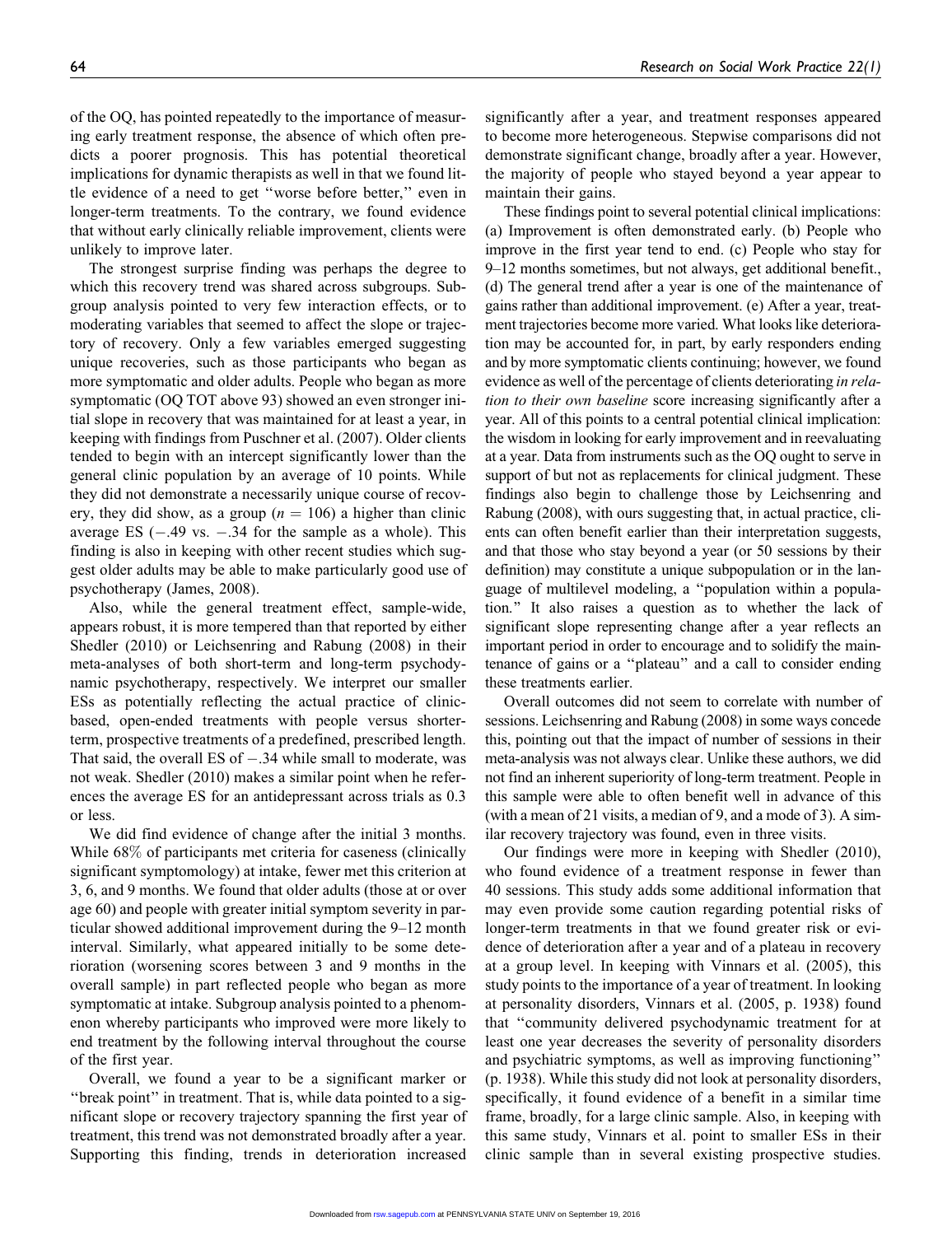While they found that people with personality disorders responded well to a dynamic approach to treating personality disorders, they found that after a year, ''(their sample) did not recover to the same level as in a non-clinical Swedish sample'' (p. 1938). This is also comparable to what we found. Finally, we found, in keeping with Driessen et al. (2010), that gender did not correlate with outcome or act as a moderating variable. Men and women showed evidence of benefiting from this form of treatment. We also found that older adults could do well and showed potentially an even better response than younger participants in this study using a nonmanualized treatment.

Expectedly, this study had associated strengths and limitations inherent in its design. In terms of strengths, we were able to begin to offer some of what Driessen et al. (2010) requested, which is attention to both moderating variables and to subgroup analysis (i.e., looking at the course of specific diagnoses) in relation to psychodynamic treatment. We used open-ended, actual treatments, looking at them retrospectively versus the way Leichsenring and Rabung limited themselves to prospective studies (2008, p. 1552). While prospective and manualized studies tend to offer stronger internal validity, designs such as ours are often associated with greater external or ''ecological'' validity. They also critiqued their own study as relying on a small number of studies (23) of variable quality, many of which were older studies (dating back to 1980s) with ''methodological shortcomings.'' This is, in contrast, a current data set.

With both a smaller mean number of sessions than Shedler (2010) and a longer course of treatment represented (45 months) than in the majority of studies included in Leichsenring and Rabung's 2008 meta-analysis, we were able to look simultaneously at both short- and longer-term treatments. We were also able to give attention to deterioration, a variable more recently being given attention in psychotherapy research (readers are referred to the 2010 issue 65 of American Psychologist, which was devoted to this topic). This study is able to begin to weigh in on some of the above questions, regarding optimal dosing or length of treatment, ESs in efficacy versus effectiveness studies, and even the role of number of visits and the accompanying risk of deterioration.

In terms of weaknesses, we lacked dimensionality (i.e., more than a single instrument) and specificity, in that we did not look at outcomes for particular diagnostic groups, beyond some attention broadly to diagnostic clusters such as major depression and anxiety disorders, looking at them for potential interaction effects. This study in many ways offers a ''bird's eye view'' of change for a broad group of people with heterogeneous diagnoses and lengths of treatment. It lacks some specificity and much of the nuance that case studies and qualitative methods can bring to the particularities of individual treatments with individual clinicians. Pinsoff and Wynne (2000) have warned of the ''uniformity myth:'' the notion that different clients with different therapists, even with a similar theoretical orientation are getting ''the same thing'' (quotes added). This study also lacked information about the nature of these often early endings. That is, are we witnessing formal, planned

endings or attrition (i.e., dropout). Statistical attention to trends in this data set offers a partial, but not complete answer and invites further research.

The present study used a nonexperimental within-subjects design, which means that subjects were compared against their pretest scores to determine treatment efficacy. Rival hypotheses in such designs cannot be ruled out. The overall improvement documented here can plausibly be explained by the hypothesis that psychodynamic treatment caused patient gains. The therapeutic effectiveness of psychodynamic psychotherapy has been demonstrated by prior research, thus the hypothesis had a nonnegligible prior probability in our estimation. However, without random assignment of subjects to treatment or control groups, the following general classes of rival hypotheses must be at least considered as possible alternatives. First, the treatment gains might be explained by concurrent history, including any events of a public nature that might have caused participants to change for the better, or the gains might simply be explained by the passage of time. Statistical regression toward the mean is certainly a threat in a study such as this, particularly for participants who began treatment with clinically elevated scores. Selection of participants with elevated scores, in the context of statistical variability and measurement unreliability create a likelihood that follow-up measurements will be closer to the mean, creating the appearance of improvement. Maturation effects such as developmental change could also explain treatment gains. Repeated measurements using the OQ-45 could possibly play a role in these findings, as the sheer experience self-assessment over time might act as a motivating factor to improve. Attrition is an important threat to studies such as this one. The scenario is one in which the most pathological participants drop out of treatment over time, which in this study would produce a false picture of improvement over time. In this study, the researchers examined which patients dropped out of treatment after the first year and found that the attritors were actually those who improved more in the preceding year. While not eliminating the possibility of attrition as a confounding factor, an attempt was made here to consider it carefully. Obviously, there is considerable censoring of data, as a large number of participants dropped out in the first year of treatment. It would be useful for future researchers to model attrition explicitly, using recent techniques such as event history designs (Blossfeld & Rohwer, 2002).

Finally, while we also lacked follow-up here in at least two important ways. First, we had neither posttreatment confirmation of diagnosis nor the ability to continue to measure participants after they dropped out or otherwise ended. These are components of an intent to treat design and analysis. Second, we lacked a follow-up measure in order to find out whether gains are maintained. However, a smaller, unpublished pilot study at this same clinic  $(n = 43)$  points to evidence of the maintenance of gains posttreatment at 12–18 months using the OQ in a way consistent with Maina, Rosso, and Bogetto's (2009) study: a randomized controlled trial  $(N = 92)$  which showed that patients who have had brief psychodynamic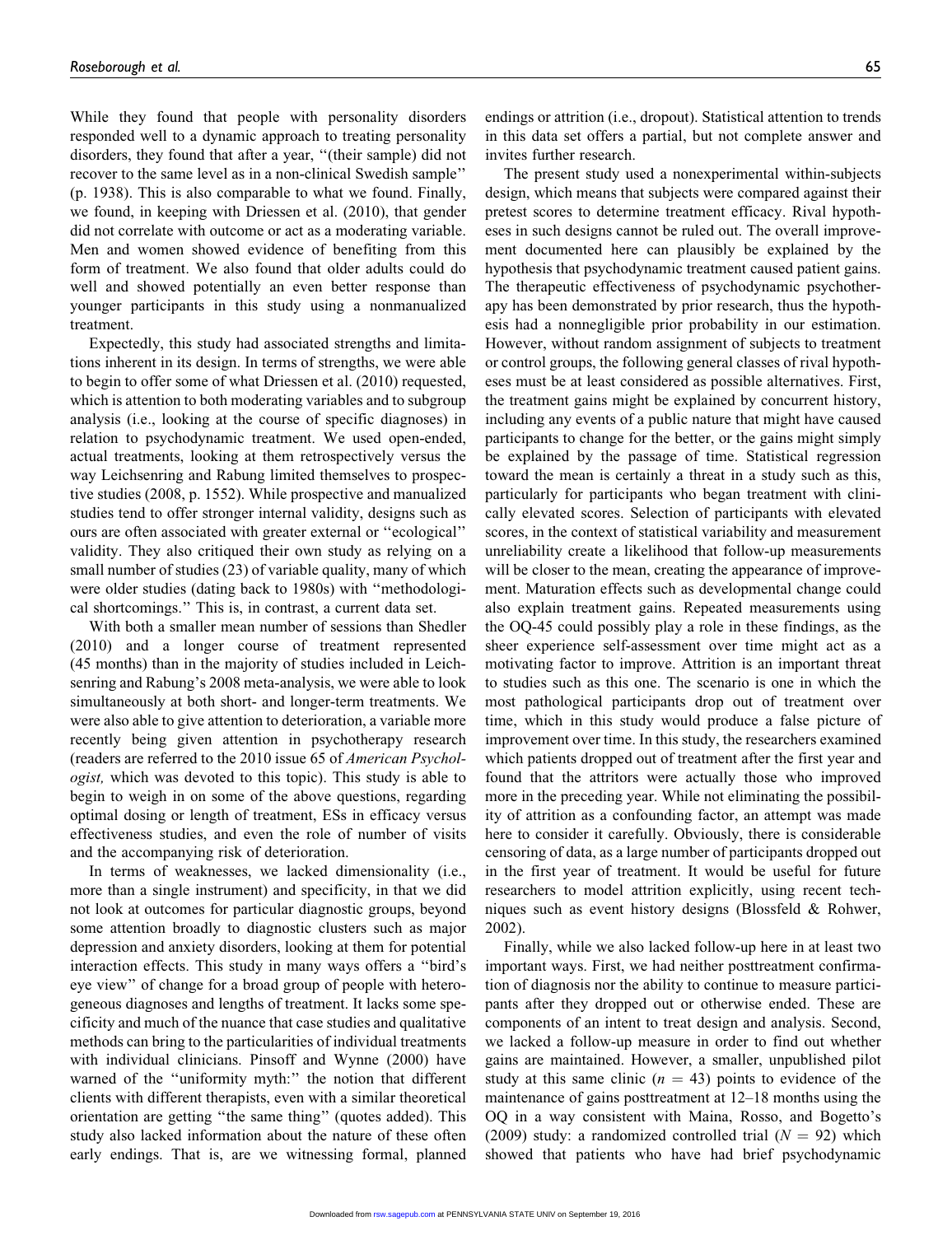treatment (BDT) in addition to medication were less likely to relapse than those who had only had pharmacotherapy at even 4 years of follow-up. We recommend future studies build on this initial look by considering the use of a formal control or comparison group, in a community setting, if feasible. A replication would be strengthened by following participants with specific diagnoses, perhaps using a mixed method approach. A prospective, longitudinal, and even mixed method design would allow researchers to talk with people who end along the way and to ask about reasons for ending, their own sense of their success, and how their impressions do and do not align with their OQ scores.

#### Acknowledgement

This paper was made possible by a two year research grant, funded by the American Psychoanalytic Association's Fund for Psychoanalytic Studies.

#### Declaration of Conflicting Interests

The authors declared no conflicts of interest with respect to the authorship and/or publication of this article.

#### Funding

The authors declared that this research was conducted with funding from the American Psychoanalytic Association's Fund for Psychoanalytic Studies. The authors would also like to thank Hamm Memorial Psychiatric Clinic, which partnered in and made this research possible.

#### **References**

- American Psychological Association. (1993). A report adopted by the Division 12 Board. Washington, DC: Division 12 of the American Psychological Association.
- Beck, A., & Bhar, S. (2009). Letters: Analyzing the effectiveness of psychodynamic psychotherapy. Journal of the American Medical Association, 301, 931.
- Bhar, S. S., Thombs, B. D., Pignotti, M., Bassel, M., Jewett, L., Coyne, J. C., & Beck, A. T. (2010). Is longer term psychodynamic psychotherapy more effective than shorter term therapies? Review and critique of the evidence. Psychotherapy and Psychosomatics, 79, 208-216; doi: 10.1159/000313689
- Bickel, R. (2007). Multilevel analysis for applied research. New York, NY: Guilford.
- Blossfeld, H. P., & Rohwer, G. (2002). Techniques of event history modeling. Mahwah, NJ: Lawrence Erlbaum.
- Bond, M. B., & Perry, J. C. (2004). Long-term changes in defense style associated with psychodynamic psychotherapy for depressive, anxiety and personality. American Journal of Psychiatry, 166, 1665-1671.
- Bradshaw, W. H., Roseborough, D. J., Pahwa, R., & Jordan, J. (2010). Evaluating psychodynamic psychotherapy in a community mental health clinic. Journal of the American Academy of Psychoanalysis & Dynamic Psychiatry, 37, 663-678.
- Campbell, D. T., & Stanley, J. C. (1963). Experimental and quasiexperimental designs for research. Boston, MA: Houghton Mifflin.
- Cuijpers, P., van Straten, A., Bohlmeijer, E., Hollon, S. D., & Andersson, G. (2010). The effects of psychotherapy for adult

depression are overestimated: A meta-analysis of study quality and effect size. Psychological Medicine, 40, 211-223.

- de Maat, S., De Jonghe, F., Schoevers, R., & Dekker, J. (2009). The effectiveness of long-term psychoanalytic therapy: A systematic review of empirical studies. Harvard Review of Psychiatry, 17, 1-23.
- Doidge, N. (1999). How to preserve psychoanalysis: Introduction to Gunderson & Gabbard. Journal of the American Psychoanalytic Association, 47, 673-677.
- Driessen, E., Cuijpers, P., de Maat, S. C. M., Abbass, A. A., de Jonghe, F., & Dekker, J. J. M. (2010). The efficacy of short-term psychodynamic psychotherapy for depression: A meta-analysis. Clinical Psychology Review, 30, 25-36.
- Fraser, M. W., & Galinsky, M. J. (2010). Steps in intervention research: Designing and developing social programs. Research on Social Work Practice, 5, 459-466.
- Gabbard, G. O. (2008). Textbook of psychotherapeutic treatments. Washington, DC: American Psychiatric Publishing.
- Harvard Mental Health Letter. (2010, September). Merits of psychodynamic therapy, 27, 1-3.
- James, I. A. (2008). Stuff and nonsense in the treatment of older people: Essential reading for the over-45's. Behavioural and Cognitive Psychotherapy, 36, 735-747.
- Kernberg, O. F. (1993). The current state of psychoanalysis. The Journal of the American Psychoanalytic Association, 41, 45-62.
- Kopta, S., Howard, K., Lowry, J., & Beutler, L. (1994). Patterns of symptomatic recovery in psychotherapy. Journal of Consulting and Clinical Psychology, 62, 1009-1016.
- Lambert, M. J., Hansen, N. B., Umphress, V., Lunnen, K., Okiishi, J., & Burlingame, G. M. (2004). Administration and scoring for the OQ 45.2. Salt Lake City: American Professional Credentialing Services, LLC.
- Lambert, M. J., Whipple, J. L., Hawkins, E. J., & Vermeersch, D. A. (2003). Is it time to routinely track patient outcomes: A meta-analysis. Clinical Psychology: Science and Practice, 10, 288-315.
- Leichsenring, F., & Leibing, E. (2003). The effectiveness of psychodynamic therapy and cognitive behavior therapy in the treatment of personality disorders: A meta-analysis. American Journal of Psychiatry, 160, 1223-1232.
- Leichsenring, F., & Rabung, S. (2008). The effectiveness of long-term psychodynamic psychotherapy. Journal of the American Medical Association, 300, 1551-1565.
- Littell, J., & Shlonsky, A. (2010). Making sense of meta-analysis: A critique of the effectiveness of long-term psychodynamic psychotherapy [Special Issue]. Clinical Social Work Journal.
- Maina, G., Rosso, G., & Bogetto, F. (2009). Brief dynamic therapy combined with pharmacotherapy in the treatment of major depressive disorder: Long-term results. Journal of Affective Disorders, 114, 200-207.
- Mauish, M. E. (2004). The use of psychological testing for treatment planning and outcomes assessment: Instruments for adults. Mahwah, NJ: Lawrence Erlbaum.
- Milrod, B., Leon, A. C., Busch, F., Rudden, M., Schwalberg, M., Clarkin, J., ... Shear, M. K. (2007). A randomized controlled clinical trial of psychoanalytic psychotherapy for panic disorder. American Journal of Psychiatry, 164, 265-272.